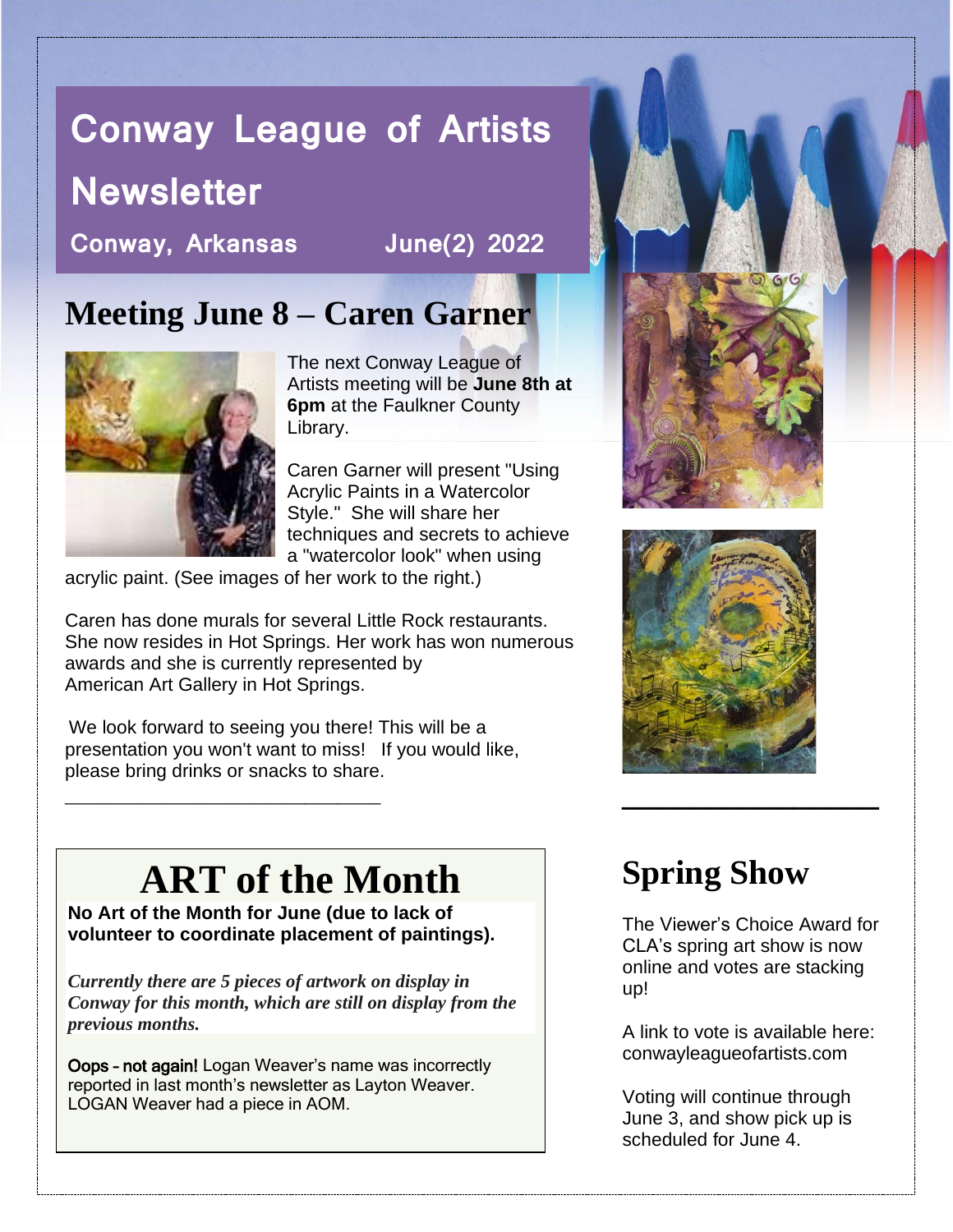### Call for Board Members

#### *We need YOU!*

#### **PLEASE READ**

This is from Leslie Collier and I was elected president in the Summer of 2020 and **as my term is coming to a close, I am making an urgent plea for members to be willing to serve on the Conway League of Artists board.** We have several positions open but no nominations for any of the positions. If we do not have members willing to commit to helping with this group, we will be unable to offer our Fall and Spring shows, artist presentations, Art of the Month, or other events. We have to have a board to enable this group to function and thrive. The future of this group depends on this.

That is where you come in. Please set aside self to keep this group going. Even if you have served already before, consider serving again. Never has this group needed you more than right now. If this group ever helped you make a connection, sell a painting, learn something awesome from a presenter or class, or just enjoy yourself around other artists, let's not let that end now.

We have several board positions to fill including president, vice president, secretary, treasurer, show chair, and member-atlarge. You don't need experience or special skills, just a willingness to want to help out.

 Please nominate yourself or someone else for one of these positions as soon as possible. If you are nominating someone for a position, please contact that person first before sending in your nomination. As we are approaching CLA's 50th anniversary in 2023, let's make sure that this group continues going strong for many years to come.

Please email your nominations to Leslie Collier [bee1212house@yahoo.com](mailto:bee1212house@yahoo.com)

#### **HOW YOU CAN SERVE**

**President-** will preside at all meetings and will be the spokesperson for the organization.

**Vice-President**- will preside in the absence of the President and be responsible for finding artists to present at monthly meetings.

**The Secretary-** will be responsible for attending meetings, taking down the meeting minutes, and emailing them to the rest of the board.

**Treasurer-** will keep a record of all monies received and deposited in the League's bank account and of all transactions for the League. (Cont. next page)



#### MAY 11 MEETING

At last month's meeting on May 11<sup>th</sup> at the Faulkner County Library, members enjoyed pizza (provided by CLA) and sketched from a model.

 $\sim$   $\sim$   $\sim$ 



Members sketching model Leslie Collier.



Suzann Waggoner concentrates on her sketch.

**SERVE (Cont.)**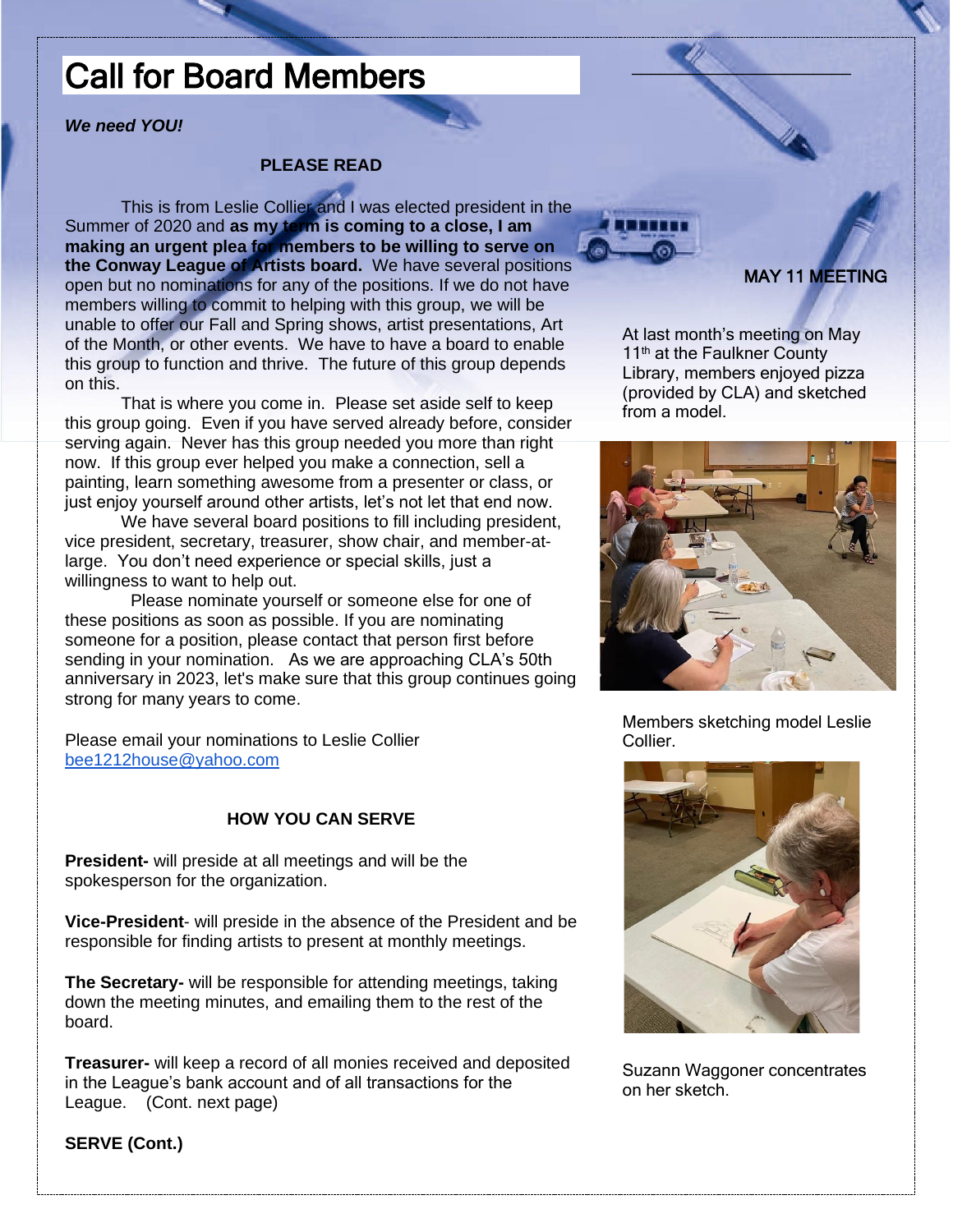**Show chair-** plans and executes the Fall and Spring shows. This includes securing a judge for the Fall show, setting up shows at the designated location, managing drop-offs and pick-ups of artwork, and deciding how awards are presented.

**Member-at Large-** will be assigned certain duties as needed.

**Art of the Month person-** not a board position but an important job. Duties include getting artwork from the designated businesses and bringing them to the meeting each month. After the meeting, person will take the new artwork back out to the area businesses. Currently, we have 4 businesses displaying member art, which includes the Library, the Chamber, and 2 banks.

**Web manager-** will manage, maintain, and update the League's website and social media.

In order for CLA to offer the programs and opportunities to members, we need people willing to serve on the board. The positions we are needing to fill are president, vice-president, show chair, secretary, treasurer, and member-at-large. If you are intersected in one of these positions or you would like to nominate someone for a position (with their approval), please email Leslie Collier at [bee121house@yahoo.com](mailto:bee121house@yahoo.com) Nominations are open through May 30.

**\_\_\_\_\_\_\_\_\_\_\_\_\_\_\_\_\_\_\_\_\_\_\_\_**

Please do your part to help ensure CLA continues into the future. – volunteer to be part of the board.

### **Opportunity**

Hello Fellow Artists!,

Brush Strokes Art Club of Hot Springs Village is sponsoring two additional workshops in 2022. One is a colored pencil workshop in June, taught by Linda Lucas Hardy. The other is a watercolor workshop in October; the instructor is Karen Heidler. Both of these instructors are nationally recognized and are outstanding artists.

We would appreciate your passing the attached information on to your membership. Additional information is available on the Brush Strokes website, [hsvbrushstrokes.com.](http://hsvbrushstrokes.com/)

Thanks so much!

Rita Turner, Workshop Chair Brush Strokes Art Club (903) 814-3774